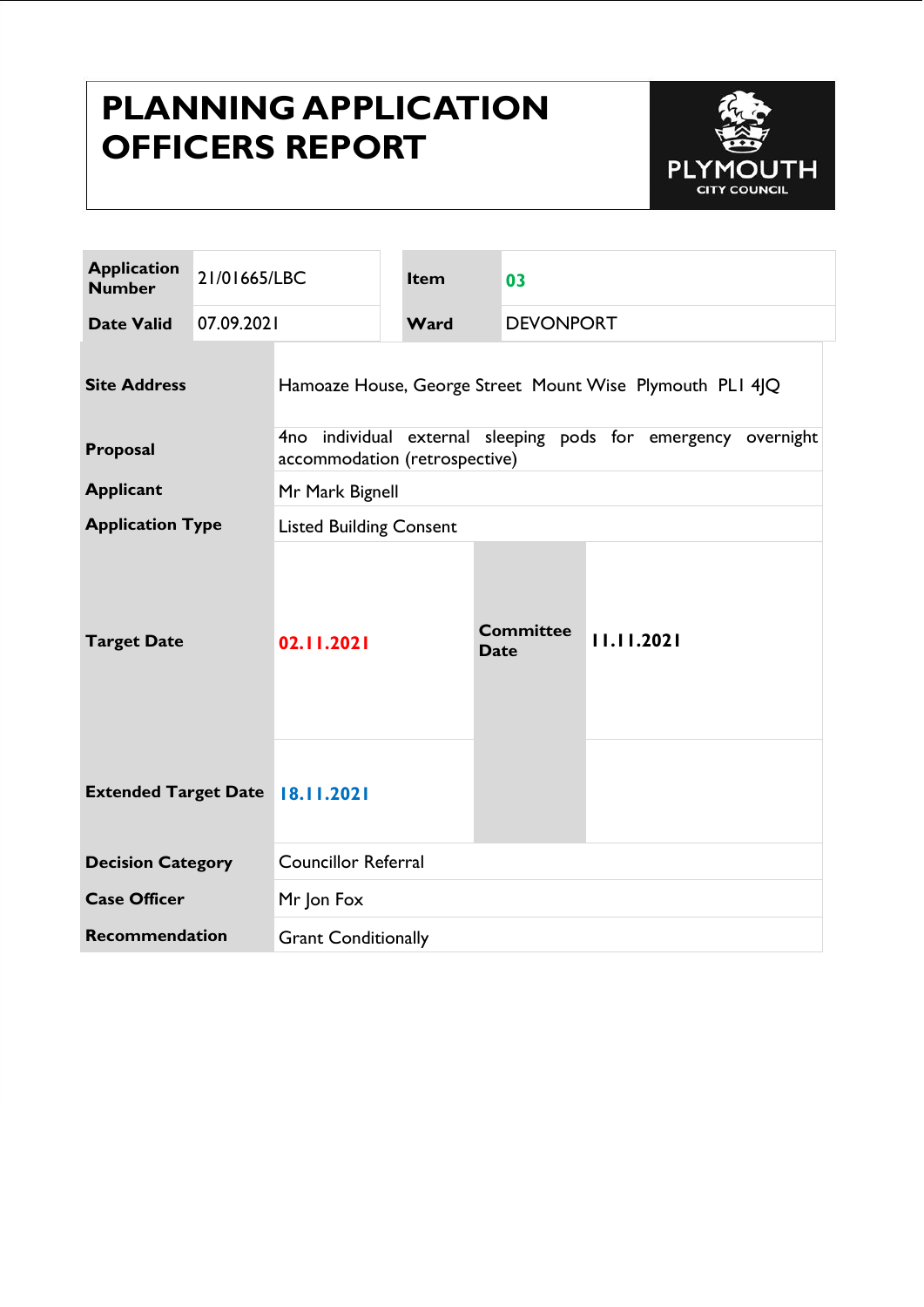

This application has been referred to Planning Committee by Cllr. Stevens.

# **1. Description of Site**

Hamoaze House is a large, grade 2 listed building situated at the southern of George Street. The building is currently used as a day centre for drug and alcohol rehabilitation by the registered charity Hamoaze House. The site is bounded to the east by relatively recent housing, developed around the former Admiralty House building, accessed via Mount Wise Crescent, which in turn comes off Devonport Hill. The Mount Wise housing development connects to George Street via Maritime Square, at a point adjacent to Hamoaze House itself.

# **2. Proposal Description**

The proposal is for four individual external sleeping pods for emergency overnight accommodation (retrospective)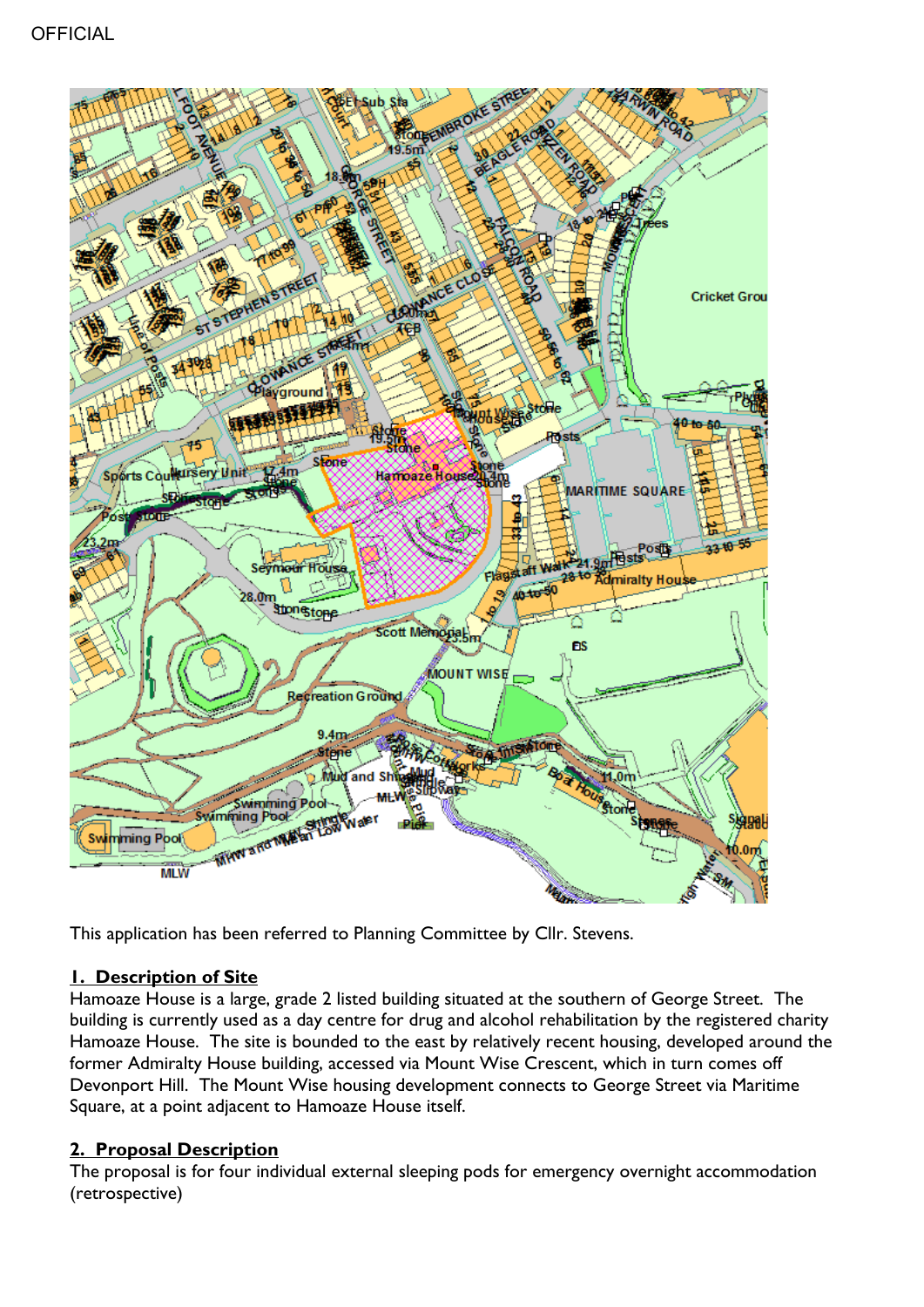# **3. Pre-application Enquiry**

None.

# **4. Relevant Planning History**

19/01986/FUL - Temporary change of use of part of the existing day centre for drug and alcohol rehabilitation (Class D1) to a winter night shelter for homeless persons (Sui Generis). This permission allows temporary use of the east wing of the building for eight persons to sleep overnight, from 1st October to 31st March, up until 31st March 2024.

20/01669/LBC - Installation of eight internal sleeping pods (following associated approval 19/01986/FUL). Listed building consent was required to separate the eight occupants in accordance with Government guidance on the Covid pandemic, (which initially caused the shelter to close). Following the grant of listed building consent, and the works to separate the eight pods, the Night Shelter reopened on the 31st December 2020.

# **5. Consultation Responses**

The case officer is an Historic Environment Officer.

Historic England - state that they do not need to be notified of the application.

# **6. Representations**

Three public comments were received, two of which raise issues relating to the heritage asset: One letter objects on the grounds that the provision of temporary structures, and an extension of its offering for rough sleepers, will be to the detriment of the condition of the building and its role in the wider context of this historic setting. Another states that expanding Hamoaze House on a piecemeal basis in this way just because of the current temporary shelter provision will have a significant effect on the long-term layout, structure and fabric of the building to its eventual degradation.

# **7. Relevant Policy Framework**

The legislation under which listed building consent applications, and those in Conservation Areas, are considered is the Planning (Listed Buildings and Conservation Areas) Act 1990.

The Planning (Listed Buildings and Conservation Areas) Act 1990 requires that, in considering whether to grant listed building consent for any works (and planning permission where these impact on a listed building) the local planning authority shall have special regard to the desirability of preserving the building or its setting or any features of special architectural or historic interest which it possesses. This Act has an equivalent requirements for applications within a Conservation Area.

NPPF CHAPTER 16 Conserving and enhancing the historic environment paragraphs 194, 195, 197 and 199 are also particularly relevant to this application.

# Paragraph 195 states:

Local planning authorities should identify and assess the particular significance of any heritage asset that may be affected by a proposal (including by development affecting the setting of a heritage asset) taking account of the available evidence and any necessary expertise. They should take this into account when considering the impact of a proposal on a heritage asset, to avoid or minimise any conflict between the heritage asset's conservation and any aspect of the proposal.

# Paragraph 197 states:

In determining applications, local planning authorities should take account of: a) the desirability of sustaining and enhancing the significance of heritage assets and putting them to viable uses consistent with their conservation;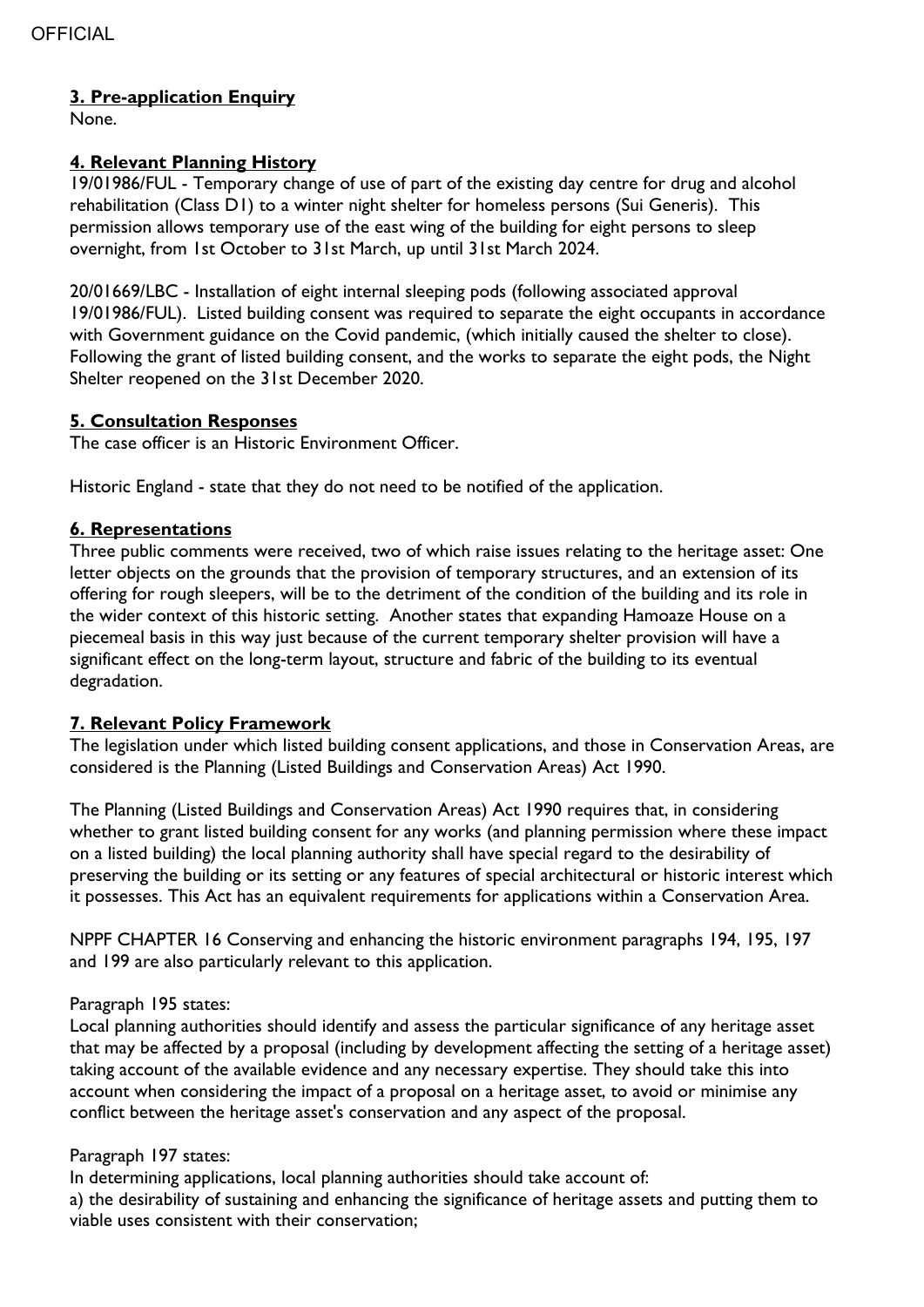b) the positive contribution that conservation of heritage assets can make to sustainable communities including their economic vitality; and

c) the desirability of new development making a positive contribution to local character and distinctiveness.

#### Paragraph 199 states:

When considering the impact of a proposed development on the significance of a designated heritage asset, great weight should be given to the asset's conservation (and the more important the asset, the greater the weight should be). This is irrespective of whether any potential harm amounts to substantial harm, total loss or less than substantial harm to its significance.

Significance can be harmed or lost through alteration or destruction of the heritage asset or development within its setting. As heritage assets are irreplaceable, any harm or loss should require clear and convincing justification. Substantial harm to or loss of a grade II listed building, park or garden should be exceptional.

Therefore the relevant heritage assets to this application are the fabric and setting of the Grade 2 listed Hamoaze House.

# **8. Analysis**

This application has been considered in the context of the Planning (Listed Buildings and Conservation Areas) Act 1990 as set out in Section 7.

8.1 The following is an extract from the Historic England listing description, dating from 1975:

8.1.2 Large house on naval base. 1795, built for the Duke of Richmond and later extended. Plymouth limestone ashlar with mid-floor and sill strings; dry slate hipped roofs behind moulded stone parapets; ashlar stacks to rear of front wings and rendered end stacks to centre block. Large doubledepth plan with 3-storey-over-basement centre block and flanking 2-storey wings, plus various extensions at rear. EXTERIOR: symmetrical 3:5:3-window front with original and copy sashes with glazing bars under flat arches, shorter windows to upper floors. Central enclosed stone porch with moulded and dentilled entablature and fanlight to round-arched doorway with panelled doors; round-arched side windows. Added to the porch is an open cast-iron trellised verandah with 2 bays on either side of the porch and with a glazed balcony under a hipped roof to 1st floor above. Good side doorway to George Street. INTERIOR: has many original features of interest including openwell staircase with turned balusters to lower flights and stick balusters higher up. SUBSIDIARY FEATURES: original wrought-iron forecourt railings. One of a fine group of buildings. (The Buildings of England: Pevsner N: Devon: London: 1989-: 676 & 677; PSA Historic Buildings Register: DOE: Southern England (Devon South West): 88).

#### 8.2 Impacts on the Special Architectural and Historic Interest of the Building

# 8.2.1 The submitted heritage statement states that:

8.2.2 'The 4no. external sleeping pods that are the subject of this application are located in the enclosed courtyard, which provides little of historic merit (please refer to Appendices 1 and 2 for photographic evidence), and they will not be visible from outside of the curtilage of the building. These are temporary structures that are not fixed to the hardstanding. It is therefore considered that the external pods will provide negligible harm to the designated heritage asset.'

8.2.3 Overall, officers would not wish to counter this assessment of the proposal's impact on the heritage asset. The proposed extension and associated works are not considered to significantly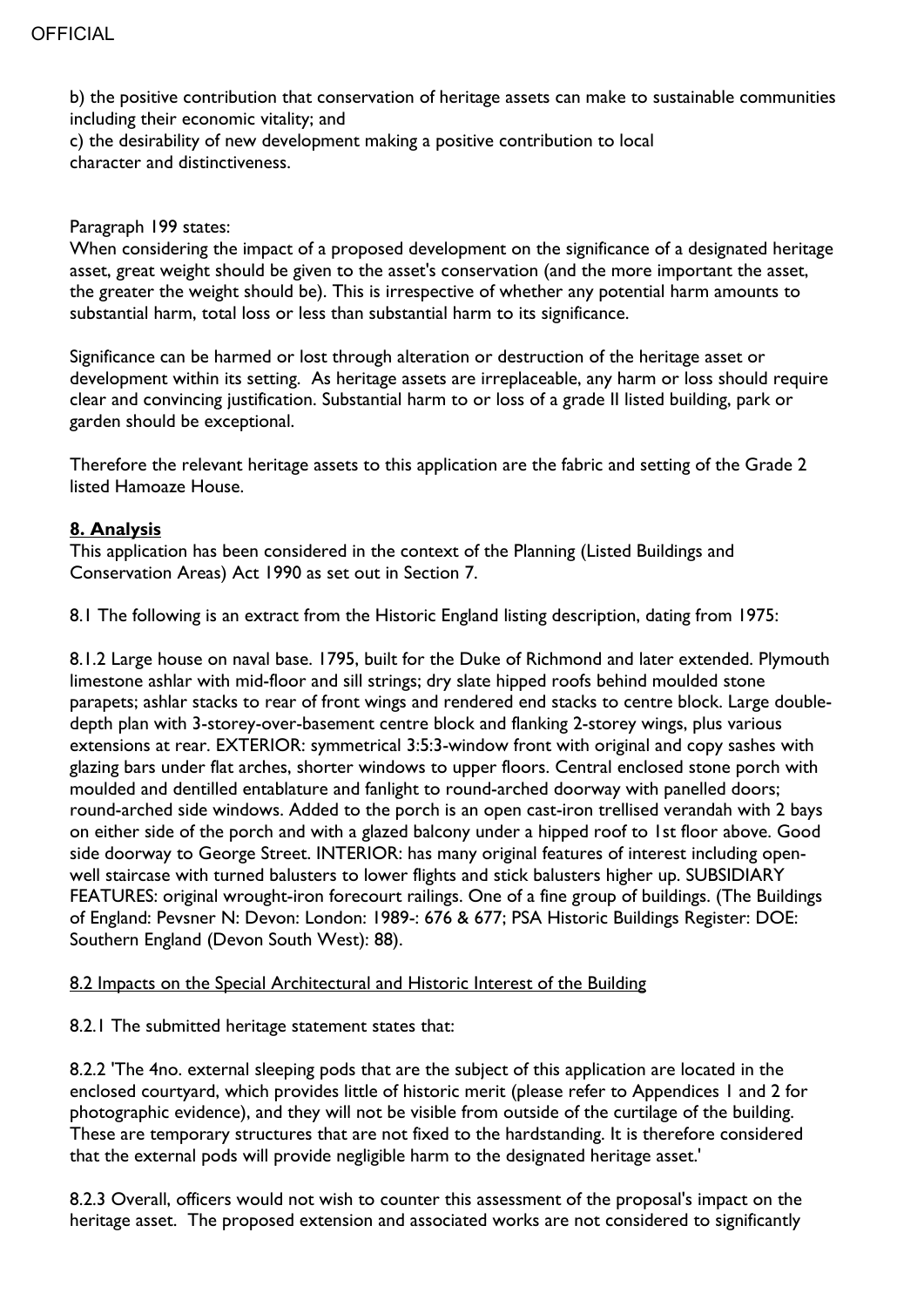harm the listed building nor its curtilage and setting. The danger of piecemeal additions to the building is noted and recognised; however, the scale and nature of the proposals, including their temporary existence, is not harmful in officers' views. The minor, less than substantial harm that is considered to be generated from the proposal would be outweighed by the identified need for temporary sleeping accommodation on the premises. The works are therefore in accordance with policy DEV21 of the Plymouth and South West Devon Joint Local Plan.

# **9. Human Rights**

Human Rights Act - The development has been assessed against the provisions of the Human Rights Act, and in particular Article 1 of the First Protocol and Article 8 of the Act itself. This Act gives further effect to the rights included in the European Convention on Human Rights. In arriving at this recommendation, due regard has been given to the applicant's reasonable development rights and expectations which have been balanced and weighed against the wider community interests, as expressed through third party interests / the Development Plan and Central Government Guidance.

# **10. Local Finance Considerations**

None.

# **11. Planning Obligations**

The purpose of planning obligations is to mitigate or compensate for adverse impacts of a development, or to prescribe or secure something that is needed to make the development acceptable in planning terms. Planning obligations can only lawfully constitute a reason for granting planning permission where the three statutory tests of Regulation 122 of the CIL Regulations 2010 are met.

Planning obligations not required due to the nature of this proposal.

# **12. Equalities and Diversities**

This application has had due regard to Section 149 of the Equality Act with regard to the Public Sector Equality Duty and has concluded that the application does not cause discrimination on the grounds of gender, race and disability.

# **13. Conclusions and Reasons for Decision**

Officers have taken account of the NPPF and the Planning (Listed Buildings and Conservation Areas) Act 1990, and have concluded that the proposal will not cause any substantial harm to the listed building's special architectural and historic interest and therefore, for the reasons discussed above, is recommended for conditional approval.

# **14. Recommendation**

In respect of the application dated 07.09.2021 it is recommended to Grant Conditionally.

# **15. Conditions / Reasons**

The development hereby permitted shall be carried out in accordance with the following approved plans:

# 1 **CONDITION: APPROVED PLANS**

Site Location Plan 07092021 - received 07/09/21 Block Plan 07092021 - received 07/09/21 Site Plan 07092021 - received 07/09/21